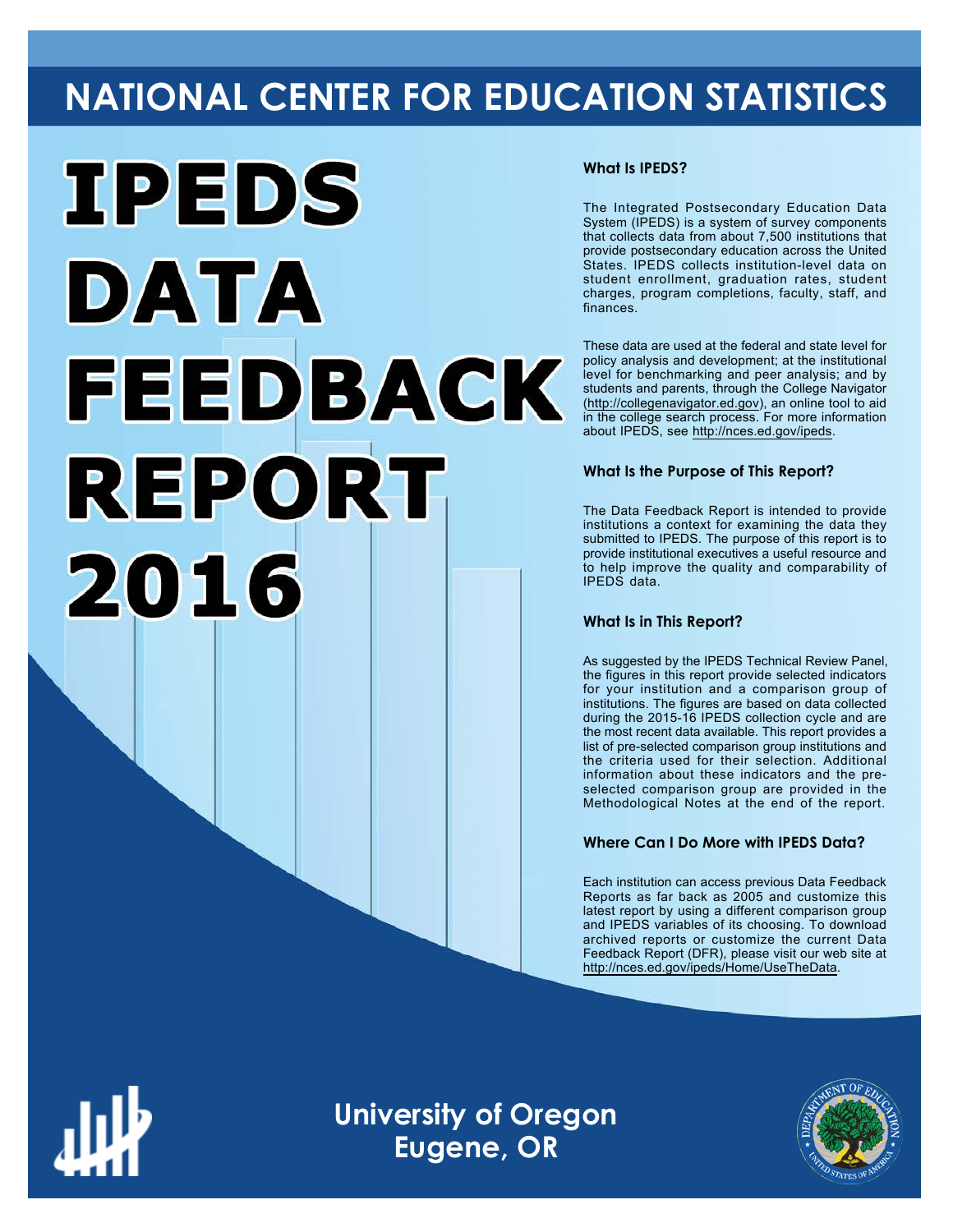# **COMPARISON GROUP**

Comparison group data are included to provide a context for interpreting your institution's statistics. If your institution did not define a custom comparison group for this report by July 17, NCES selected a comparison group for you. (In this case, the characteristics used to define the comparison group appears below.) The Customize Data Feedback Report functionality on the IPEDS Data Center [\(http://nces.ed.gov/ipeds/datacenter/\)](http://nces.ed.gov/ipeds/datacenter/) can be used to reproduce the figures in this report using different peer groups.

The custom comparison group chosen by University of Oregon includes the following 8 institutions:

Indiana University-Bloomington (Bloomington, IN)

- University of California-Santa Barbara (Santa Barbara, CA)
- University of Colorado Boulder (Boulder, CO)
- University of Iowa (Iowa City, IA)
- University of Michigan-Ann Arbor (Ann Arbor, MI)
- University of North Carolina at Chapel Hill (Chapel Hill, NC)
- University of Virginia-Main Campus (Charlottesville, VA)
- University of Washington-Seattle Campus (Seattle, WA)

#### **The figures in this report have been organized and ordered into the following topic areas:**

| 1) Admissions (only for non-open-admissions schools) | Fig. 1 and 2           | Pg. 3       |
|------------------------------------------------------|------------------------|-------------|
| 2) Student Enrollment                                | Fig. 3 and 4           | Pg. 3 and 4 |
| 3) Awards                                            | Fig. 5                 | Pg. 4       |
| 4) Charges and Net Price                             | Fig. 6 and 7           | Pg. 4       |
| 5) Student Financial Aid                             | Fig. 8, 9, 10 and 11   | Pg. 5       |
| 6) Military Benefits*                                | [No charts applicable] |             |
| 7) Retention and Graduation Rates                    | Fig. 12, 13, 14 and 15 | Pq. 6 and 7 |
| 8) Finance                                           | Fig. 16 and 17         | Pg. 7       |
| 9) Staff                                             | Fig. 18 and 19         | Pg. 8       |
| 10) Libraries*                                       | [No charts applicable] |             |

\*These figures only appear in customized Data Feedback Reports (DFR), which are available through Use the Data portal on the IPEDS website.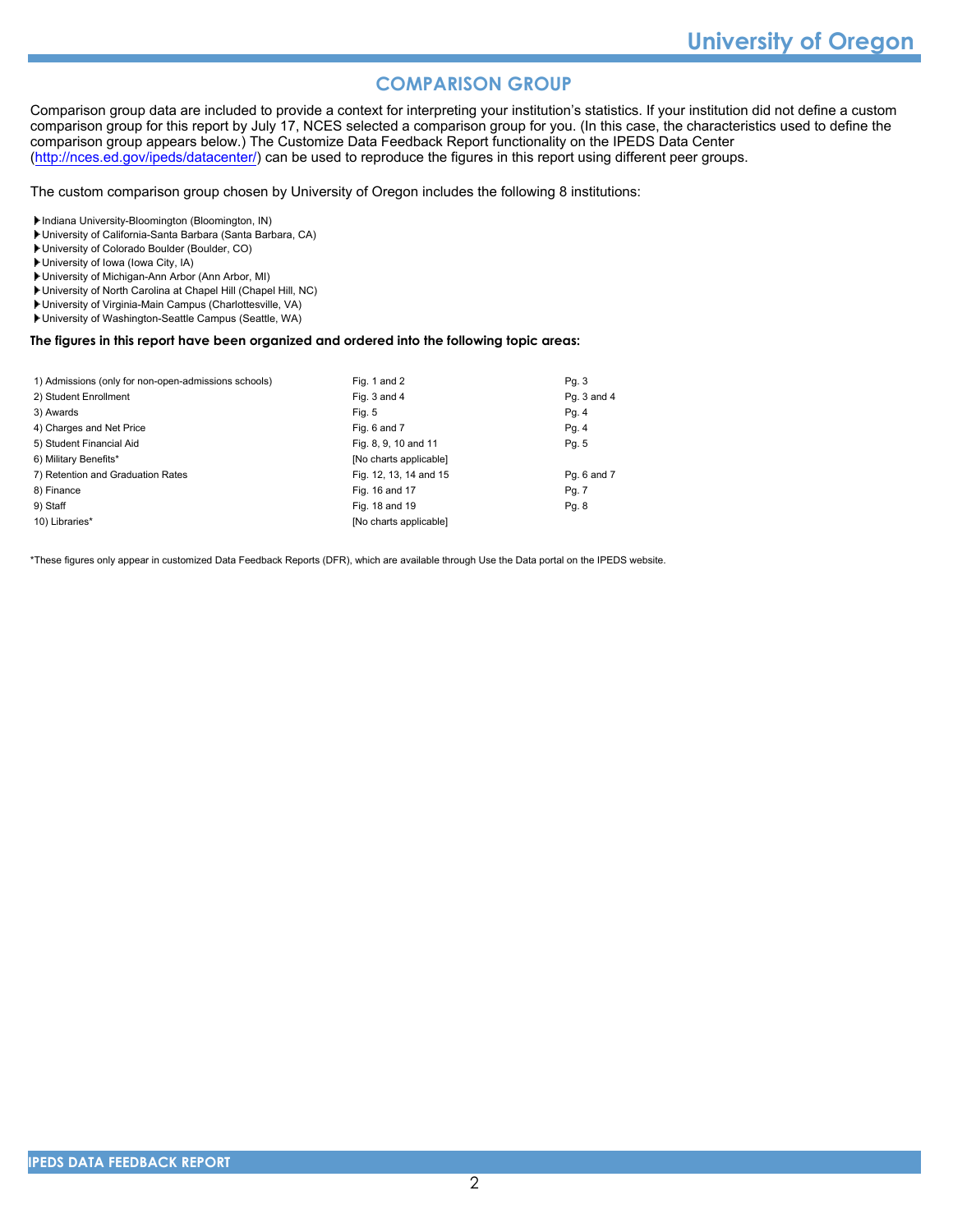**Figure 1. Number of first-time undergraduate students who applied, were admitted, and enrolled full and part time: Fall 2015**



NOTE: Admissions data are presented only for institutions that do not have an open admission policy, and apply to first-time, degree/certificate-seeking undergraduate students only. For details, see the Methodological Notes. N is the number of institutions in the comparison group.

SOURCE: U.S. Department of Education, National Center for Education Statistics, Integrated Postsecondary Education Data System (IPEDS): Winter 2015-16, Admissions component.





NOTE: Admissions data are presented only for institutions that do not have an open admission policy, and apply to first-time, degree/certificate-seeking undergraduate students only. For details, see the Methodological Notes. Median values for the comparison group will not add to 100%. See "Use of Median Values for Comparison Group" for how median values are determined. N is the number of institutions in the comparison group.

SOURCE: U.S. Department of Education, National Center for Education Statistics, Integrated Postsecondary Education Data System (IPEDS): Winter 2015-16, Admissions component.

#### **Figure 3. Percent of all students enrolled, by race/ethnicity, and percent of students who are women: Fall 2015**



**The Vour institution Comparison Group Median (N=8)** 

NOTE: For more information about disaggregation of data by race and ethnicity, see the Methodological Notes. Median values for the comparison group will not add to 100%. See "Use of Median Values for Comparison Group" for how median values are determined. N is the number of institutions in the comparison group.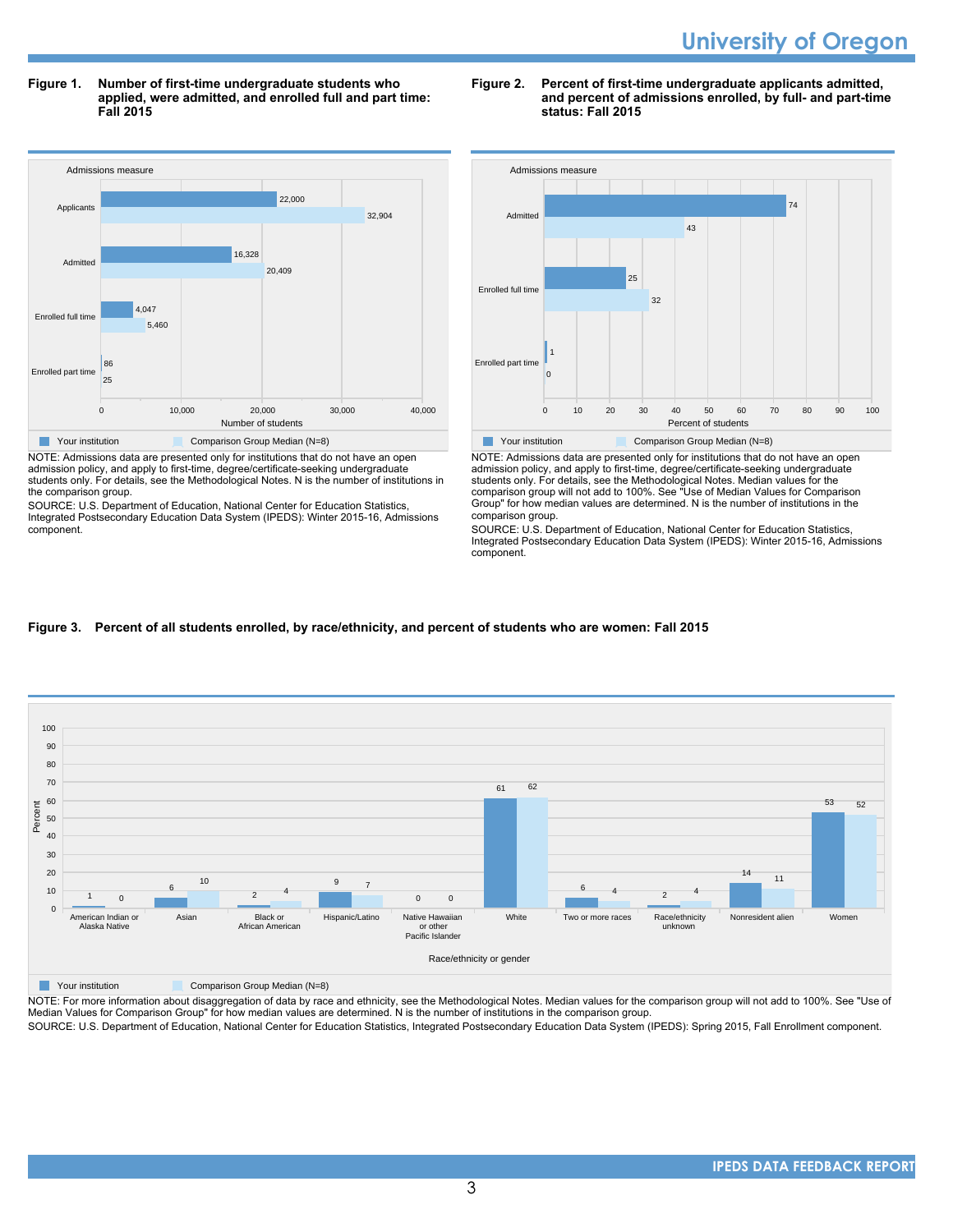**Figure 4. Unduplicated 12-month headcount of all students and of undergraduate students (2014-15), total FTE enrollment (2014-15), and full- and part-time fall enrollment (Fall 2015)**



NOTE: For details on calculating full-time equivalent (FTE) enrollment, see Calculating FTE in the Methodological Notes. Total headcount, FTE, and full- and part-time fall enrollment include both undergraduate and postbaccalaureate students, when applicable. N is the number of institutions in the comparison group.

SOURCE: U.S. Department of Education, National Center for Education Statistics, Integrated Postsecondary Education Data System (IPEDS): Fall 2015, 12-month Enrollment component and Spring 2016, Fall Enrollment component.

#### **Figure 6. Academic year tuition and required fees for full-time, first-time degree/certificate-seeking undergraduates: 2012-13 to 2015-16**



NOTE: The tuition and required fees shown here are the lowest reported from the categories of in-district, in-state, and out-of-state. N is the number of institutions in the comparison group.

SOURCE: U.S. Department of Education, National Center for Education Statistics, Integrated Postsecondary Education Data System (IPEDS): Fall 2015, Institutional Characteristics component.

**Figure 5. Number of degrees awarded, by level: 2014-15**



NOTE: For additional information about postbaccalaureate degree levels, see the Methodology Notes. N is the number of institutions in the comparison group. SOURCE: U.S. Department of Education, National Center for Education Statistics, Integrated Postsecondary Education Data System (IPEDS): Fall 2015, Completions component.





Your institution Comparison Group Median (N=8)

NOTE: Average net price is for full-time, first-time degree/certificate-seeking undergraduate students and is generated by subtracting the average amount of federal, state/local government, and institutional grant and scholarship awarded aid from the total cost of attendance. Total cost of attendance is the sum of published tuition and required fees, books and supplies, and the average room and board and other expenses. For details, see the Methodological Notes. N is the number of institutions in the comparison group.

SOURCE: U.S. Department of Education, National Center for Education Statistics, Integrated Postsecondary Education Data System (IPEDS): Fall 2015, Institutional Characteristics component; Winter 2015-16, Student Financial Aid component.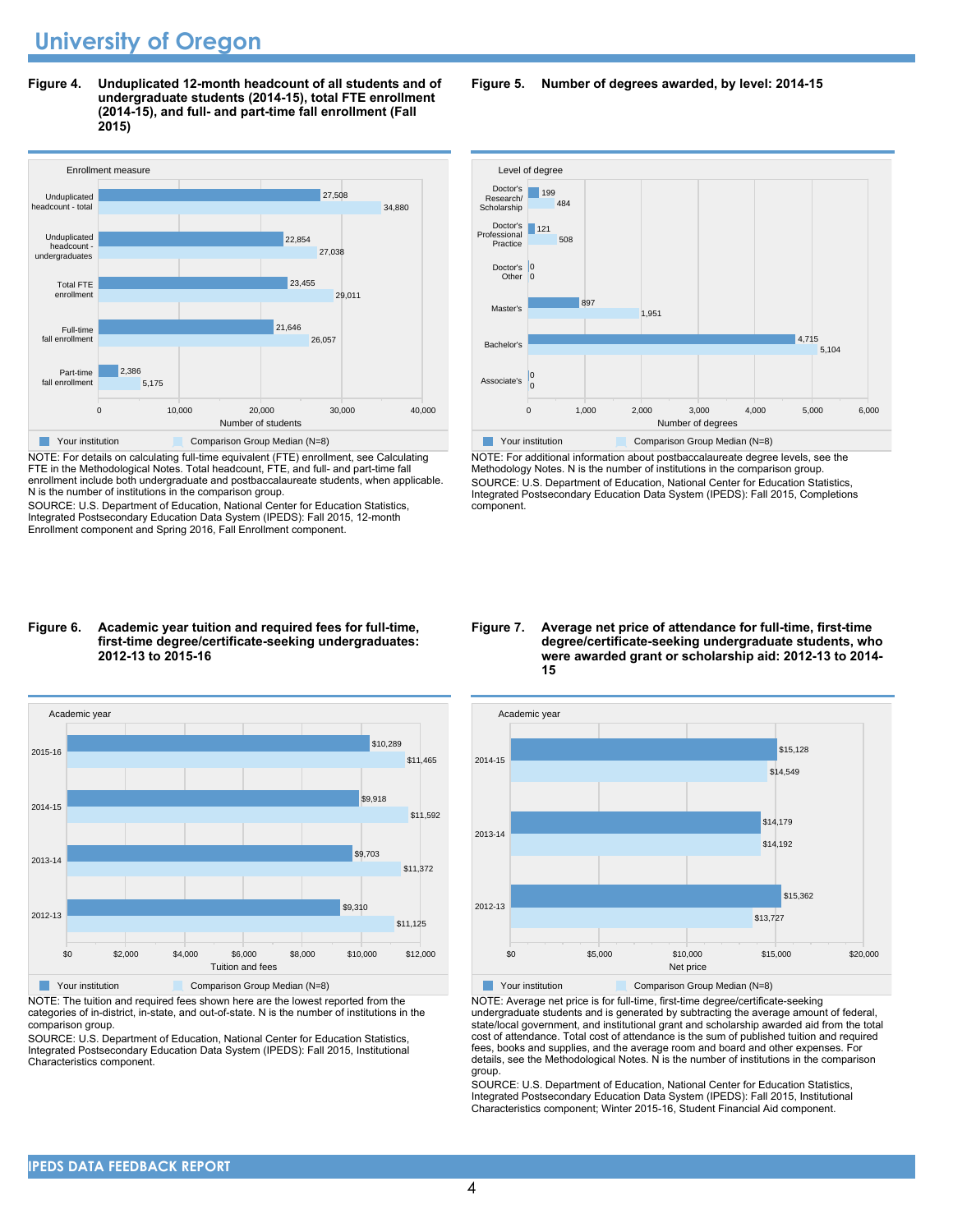**Figure 8. Percent of full-time, first-time degree/certificate-seeking undergraduate students who were awarded grant or scholarship aid from the federal government, state/local government, or the institution, or loans, by type of aid: 2014-15**



NOTE: Any grant aid above includes grant or scholarship aid awarded from the federal government, state/local government, or the institution. Federal grants includes Pell grants and other federal grants. Any loans includes federal loans and other loans awarded to students. For details on how students are counted for financial aid reporting, see Cohort Determination in the Methodological Notes. N is the number of institutions in the comparison group.

SOURCE: U.S. Department of Education, National Center for Education Statistics, Integrated Postsecondary Education Data System (IPEDS): Winter 2015-16, Student Financial Aid component.

#### **Figure 9. Average amounts of grant or scholarship aid from the federal government, state/local government, or the institution, or loans awarded to full-time, first-time degree/certificate-seeking undergraduate students, by type of aid: 2014-15**



NOTE: Any grant aid above includes grant or scholarship aid awarded from the federal government, state/local government, or the institution. Federal grants includes Pell grants and other federal grants. Any loans includes federal loans and other loans awarded to students. Average amounts of aid were calculated by dividing the total aid awarded by the total number of recipients in each institution. N is the number of institutions in the comparison group.

SOURCE: U.S. Department of Education, National Center for Education Statistics, Integrated Postsecondary Education Data System (IPEDS): Winter 2015-16, Student Financial Aid component.

#### **Figure 10. Percent of all undergraduates awarded aid, by type of aid: 2014-15**



NOTE: Any grant aid above includes grant or scholarship aid awarded from the federal government, state/local government, the institution, or other sources. Federal loans includes only federal loans awarded to students. N is the number of institutions in the comparison group.

SOURCE: U.S. Department of Education, National Center for Education Statistics, Integrated Postsecondary Education Data System (IPEDS): Winter 2015-16, Student Financial Aid component.

#### **Figure 11. Average amount of aid awarded to all undergraduates, by type of aid: 2014-15**



NOTE: Any grant aid above includes grant or scholarship aid from the federal government, state/local government, the institution, or other sources. Federal loans includes federal loans to students. Average amounts of aid were calculated by dividing the total aid awarded by the total number of recipients in each institution. N is the number of institutions in the comparison group.

SOURCE: U.S. Department of Education, National Center for Education Statistics, Integrated Postsecondary Education Data System (IPEDS): Winter 2015-16, Student Financial Aid component.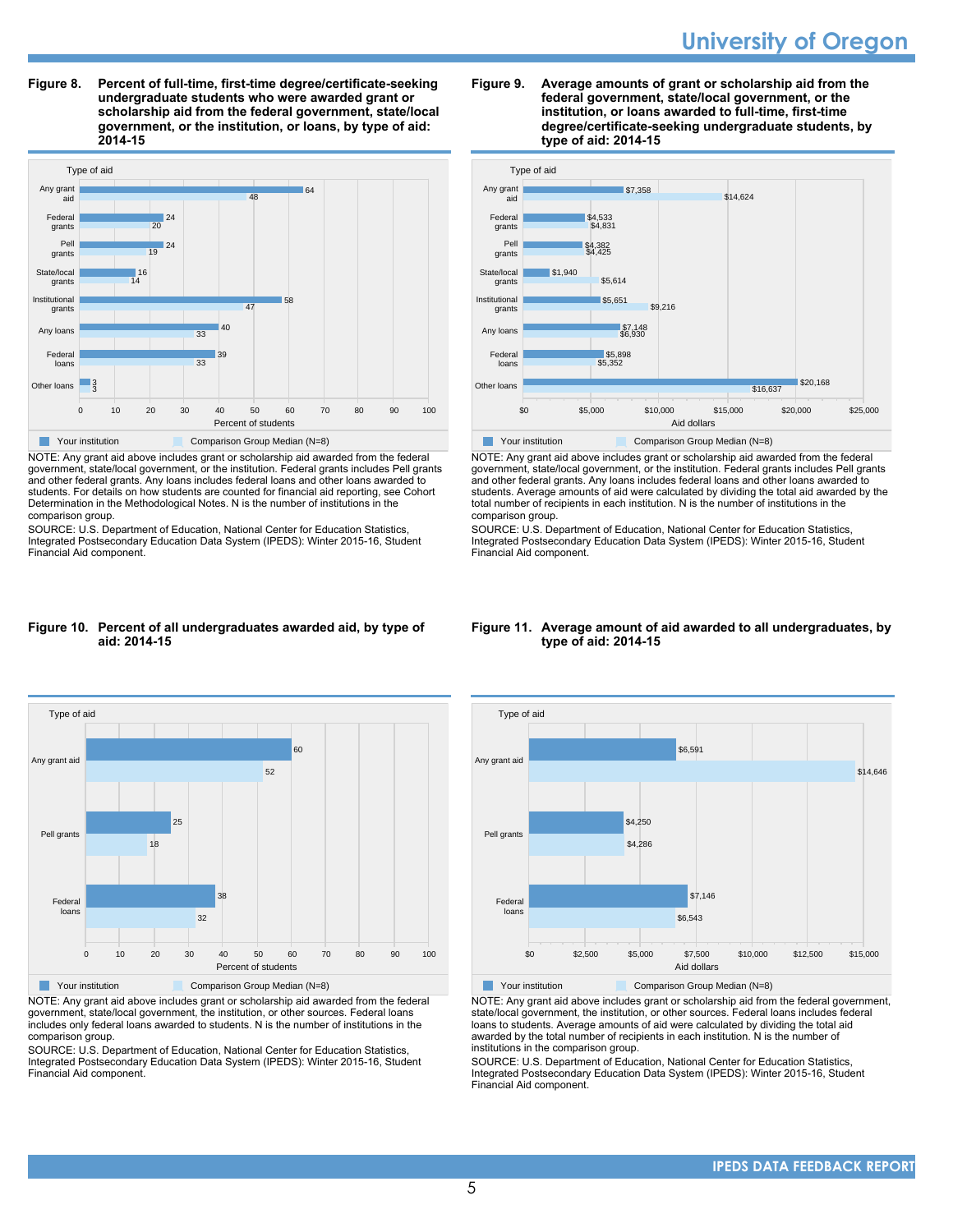**Figure 12. Retention rates of full-time, first-time bachelor's degree seeking students (Fall 2014 cohort)**



NOTE: Retention rates are measured from the fall of first enrollment to the following fall. Academic reporting institutions report retention data as of the institution's official fall reporting date or as of October 15, 2014. Program reporters determine the cohort with enrollment any time between August 1-October 31, 2014 and retention based on August 1, 2015. Four-year institutions report retention rates for students seeking a bachelor's degree. For more details, see the Methodological Notes. N is the number of institutions in the comparison group.

SOURCE: U.S. Department of Education, National Center for Education Statistics, Integrated Postsecondary Education Data System (IPEDS): Spring 2015, Fall Enrollment component.





NOTE: The 6-year graduation rate is the Student Right-to-Know (SRK) rate; the 4- and 8 year rates are calculated using the same methodology. For details, see the Methodological Notes. N is the number of institutions in the comparison group. SOURCE: U.S. Department of Education, National Center for Education Statistics, Integrated Postsecondary Education Data System (IPEDS): Winter 2015-16, 200% Graduation Rates component.



NOTE: Graduation rate cohort includes all full-time, first-time degree/certificate-seeking undergraduate students. Graduation and transfer-out rates are the Student Right-to-Know rates. Only institutions with mission to prepare students to transfer are required to report transfer out. For more details, see the Methodological Notes. N is the number of institutions in the comparison group.

SOURCE: U.S. Department of Education, National Center for Education Statistics, Integrated Postsecondary Education Data System (IPEDS): Winter 2015-16, Graduation Rates component.

#### **Figure 13. Graduation and transfer-out rates of full-time, first-time degree/certificate-seeking undergraduates within 150% of normal time to program completion (2009 cohort)**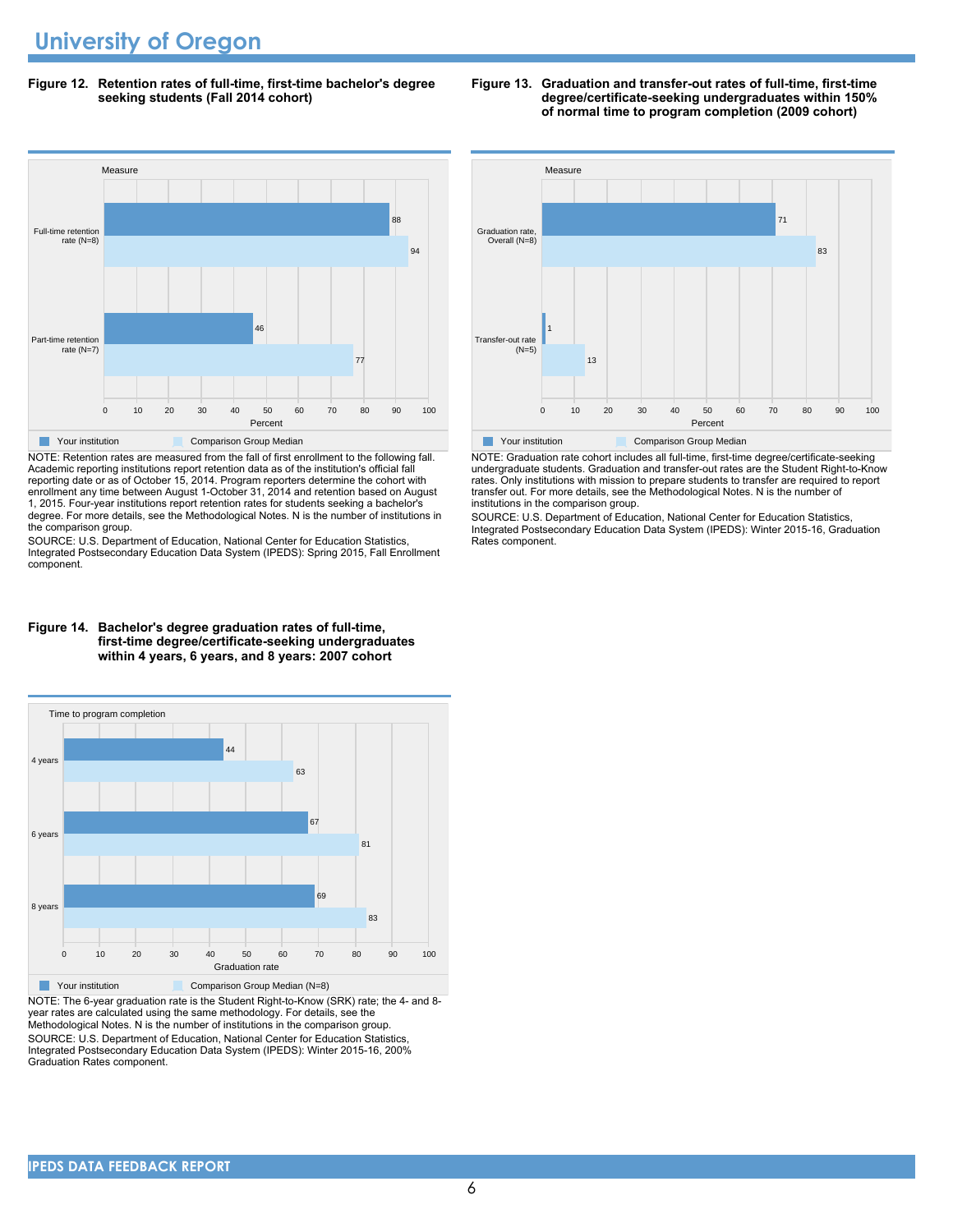#### **Figure 15. Graduation rates of full-time, first-time degree/certificate-seeking undergraduates within 150% of normal time to program completion, by race/ethnicity: 2009 cohort**



NOTE: For more information about disaggregation of data by race and ethnicity, see the Methodological Notes. The graduation rates are the Student Right-to-Know (SRK) rates. Median values for the comparison group will not add to 100%. N is the number of institutions in the comparison group.

SOURCE: U.S. Department of Education, National Center for Education Statistics, Integrated Postsecondary Education Data System (IPEDS): Winter 2015-16, Graduation Rates component.

#### **Figure 16. Percent distribution of core revenues, by source: Fiscal year 2015**



group that report finance data using the same accounting standards as the comparison institution. For a detailed definition of core revenues, see the Methodological Notes. N is the number of institutions in the comparison group.

SOURCE: U.S. Department of Education, National Center for Education Statistics, Integrated Postsecondary Education Data System (IPEDS): Spring 2015, Finance component.

#### **Figure 17. Core expenses per FTE enrollment, by function: Fiscal year 2015**



Your institution **Comparison Group Median (N=8)** NOTE: Expenses per full-time equivalent (FTE) enrollment, particularly instruction, may be inflated because finance data includes all core expenses while FTE reflects credit activity only. For details on calculating FTE enrollment and a detailed definition of core expenses, see the Methodological Notes. N is the number of institutions in the comparison group. SOURCE: U.S. Department of Education, National Center for Education Statistics, Integrated Postsecondary Education Data System (IPEDS): Fall 2015, 12-month Enrollment component and Spring 2015, Finance component.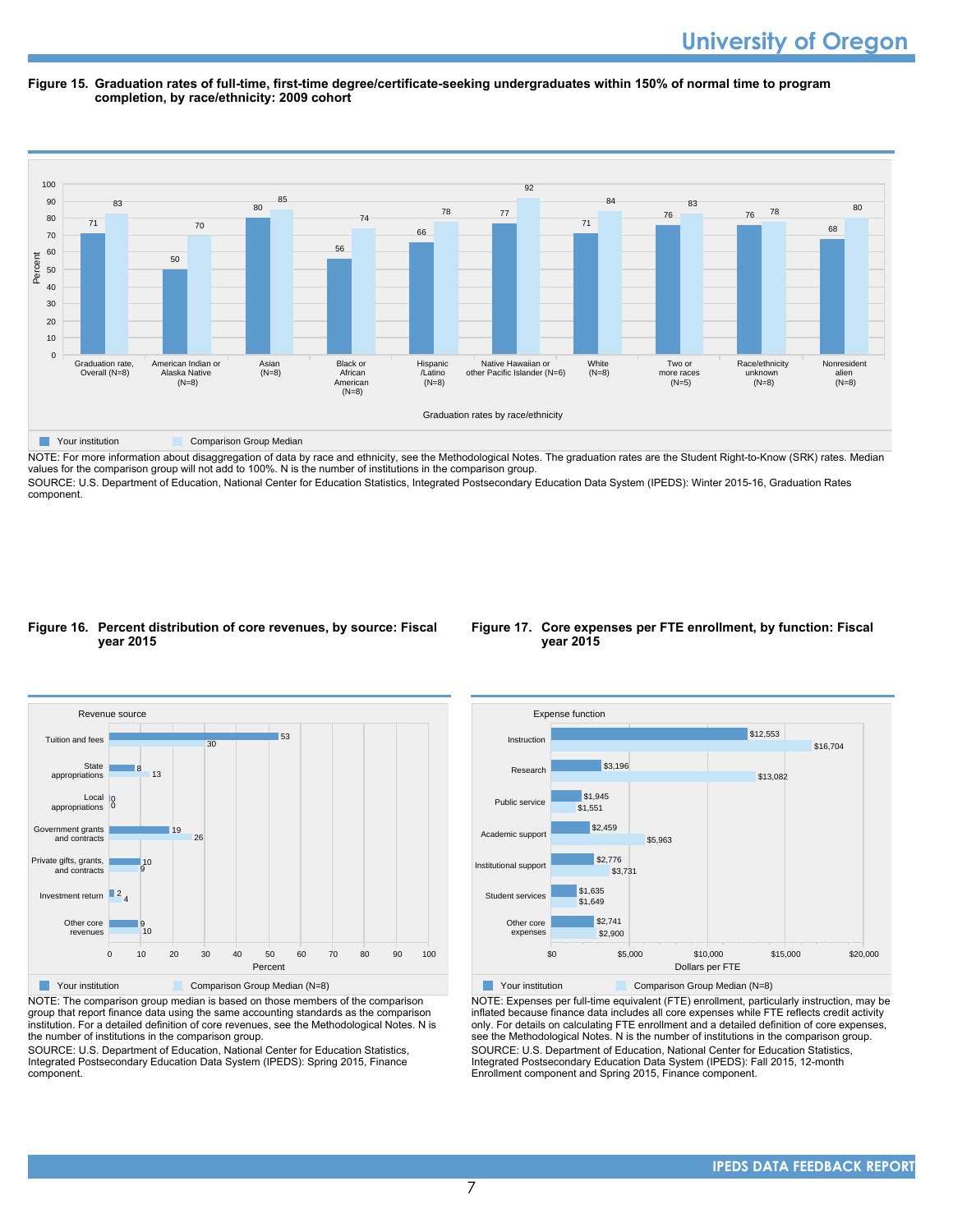**Figure 18. Full-time equivalent staff, by occupational category: Fall 2015**



NOTE: Graduate assistants are not included. For calculation details, see the Methodological Notes. N is the number of institutions in the comparison group. SOURCE: U.S. Department of Education, National Center for Education Statistics, Integrated Postsecondary Education Data System (IPEDS): Spring 2015, Human Resources component.

#### **Figure 19. Average salaries of full-time instructional non-medical staff equated to 9-month contracts, by academic rank: Academic year 2015-16**



NOTE: Average salaries of full-time instructional non-medical staff equated to 9-month contracts was calculated by multiplying the average monthly salary by 9. The average monthly salary was calculated by dividing the total salary outlays by the total number of months covered by staff on 9, 10, 11 and 12-month contracts.

SOURCE: U.S. Department of Education, National Center for Education Statistics, Integrated Postsecondary Education Data System (IPEDS): Spring 2015, Human Resources component.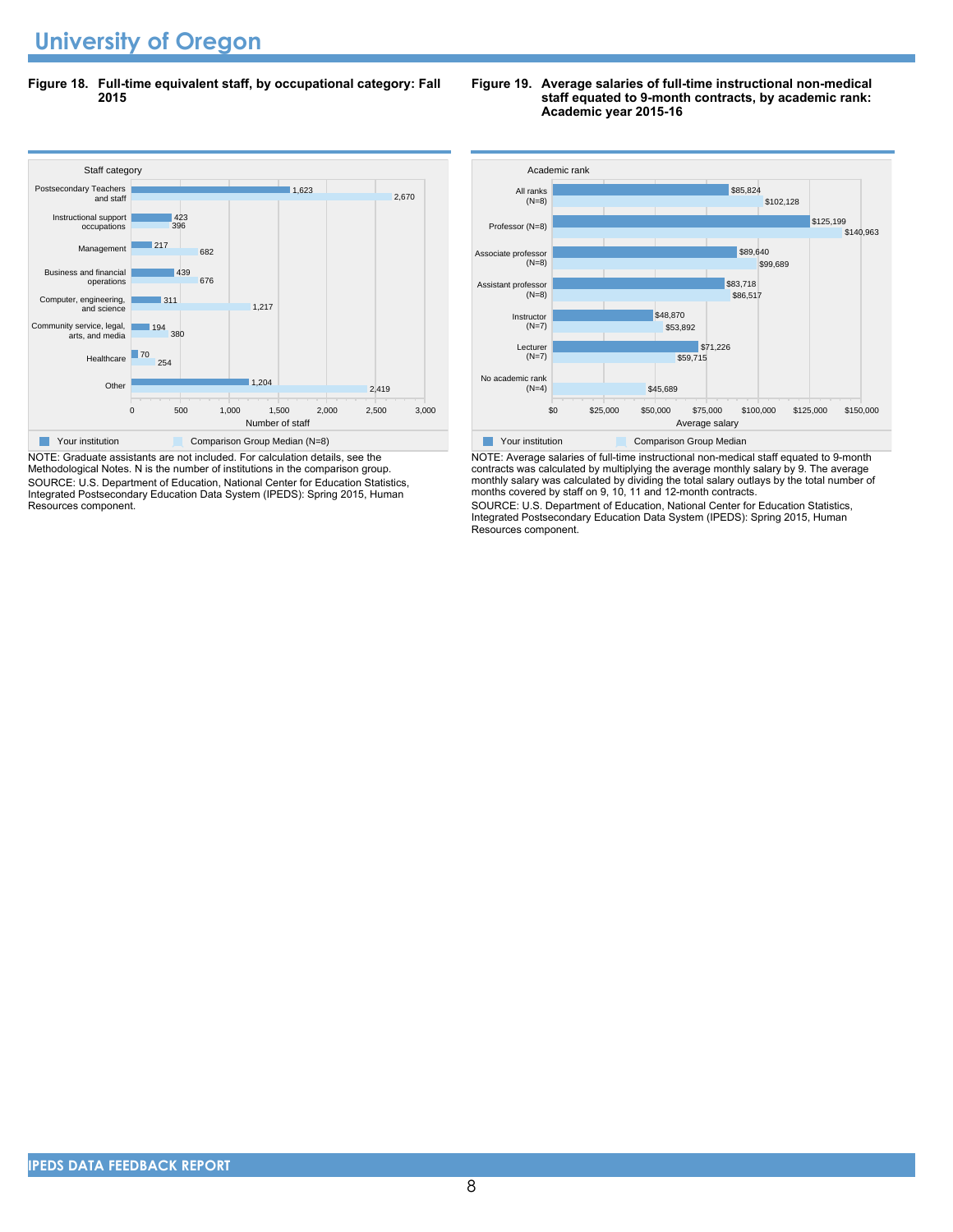# **METHODOLOGICAL NOTES**

#### **Overview**

This report is based on data supplied by institutions to IPEDS during the 2015-16 data collection year. Response rates exceeded 99% for most surveys. Detailed response tables are included in IPEDS First Look reports at [http://nces.ed.gov/pubsearch/getpubcats.asp?sid=010.](http://nces.ed.gov/pubsearch/getpubcats.asp?sid=010)

#### **Use of Median Values for Comparison Group**

The value for the comparison institution is compared to the median value for the comparison group for each statistic included in the figure. If more than one statistic is presented in a figure, the median values are determined separately for each indicator or statistic. Medians are not reported for comparison groups with fewer than three values. Where percentage distributions are presented, median values may not add to 100%. To access all the data used to create the figures included in this report, go to 'Use the Data' portal on the IPEDS website (<http://nces.ed.gov/ipeds>).

#### **Missing Statistics**

If a statistic is not reported for your institution, the omission indicates that the statistic is not relevant to your institution and the data were not collected. Not all notes may be applicable to your report.

#### **Use of Imputed Data**

All IPEDS data are subject to imputation for total (institutional) and partial (item) nonresponse. If necessary, imputed values were used to prepare your report.

#### **Data Confidentiality**

IPEDS data are not collected under a pledge of confidentiality.

#### **Disaggregation of Data by Race/Ethnicity**

When applicable, some statistics are disaggregated by race/ethnicity. Data disaggregated by race/ethnicity have been reported using the 1997 Office of Management and Budget categories. Detailed information about the race/ethnicity categories can be found at <http://nces.ed.gov/ipeds/reic/resource.asp>.

#### **Cohort Determination for Reporting Student Financial Aid and Graduation Rates**

Student cohorts for reporting Student Financial Aid and Graduation Rates data are based on the reporting type of the institution. For institutions that report based on an academic year (those operating on standard academic terms), student counts and cohorts are based on fall term data. Student counts and cohorts for program reporters (those that do not operate on standard academic terms) are based on unduplicated counts of students enrolled during a full 12-month period.

# **DESCRIPTION OF STATISTICS USED IN THE FIGURES**

#### **Admissions (only for non-open-admissions schools)**

#### *Admissions and Test Score Data*

Admissions and test score data are presented only for institutions that do not have an open admission policy, and apply to first-time, degree/certificate-seeking undergraduate students only. Applicants include only those students who fulfilled all requirements for consideration for admission and who were notified of one of the following actions: admission, non-admission, placement on a wait list, or application withdrawn (by applicant or institution). Admitted applicants (admissions) include wait-listed students who were subsequently offered admission. Early decision, early action, and students who began studies during the summer prior to the fall reporting period are included. For customized Data Feedback Reports, test scores are presented only if they are required for admission.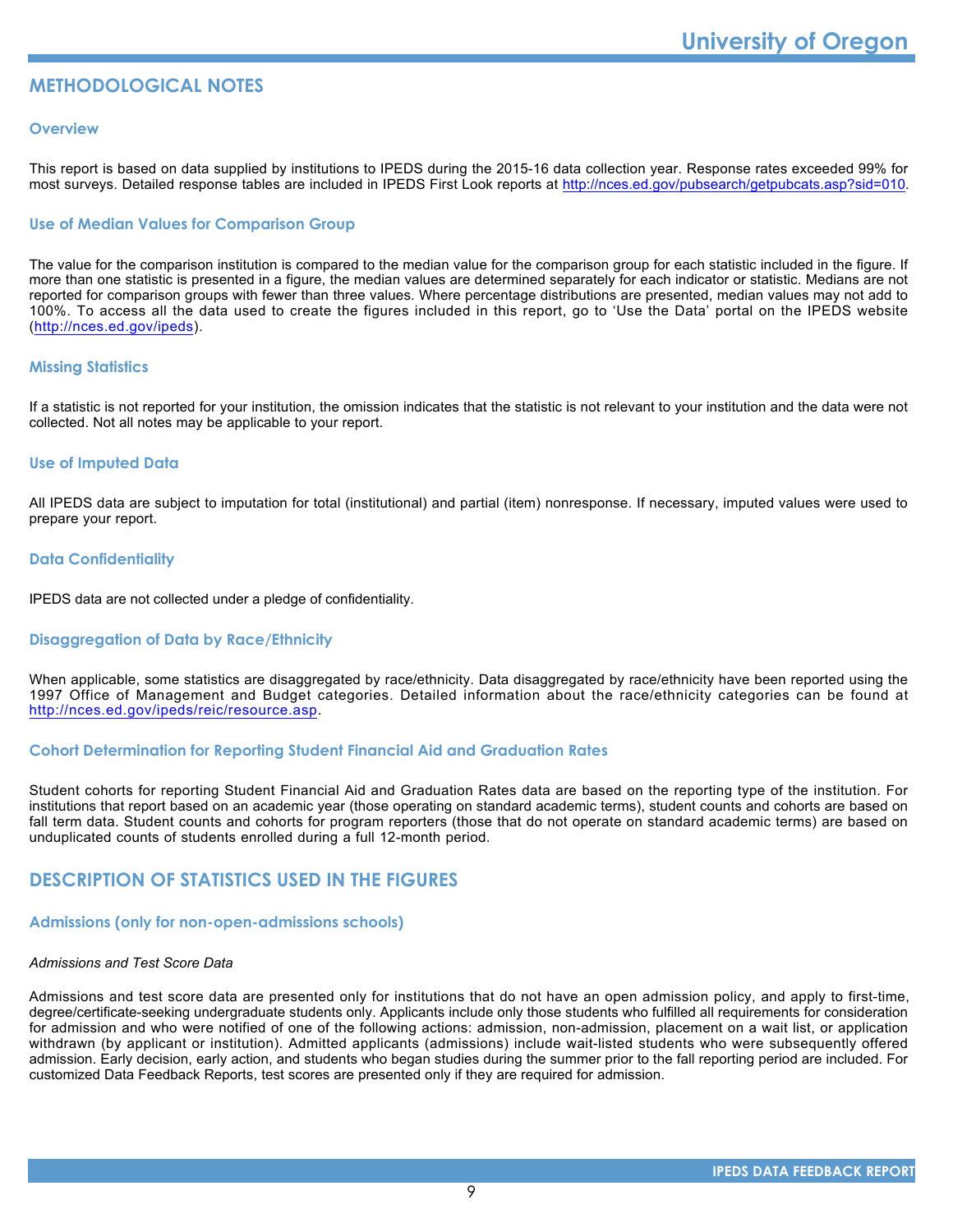### **Student Enrollment**

#### *FTE Enrollment*

The full-time equivalent (FTE) enrollment used in this report is the sum of the institution's FTE undergraduate enrollment and FTE graduate enrollment (as calculated from or reported on the 12-month Enrollment component). Undergraduate and graduate FTE are estimated using 12 -month instructional activity (credit and/or contact hours). See "Calculation of FTE Students (using instructional activity)" in the IPEDS Glossary at <http://nces.ed.gov/ipeds/glossary/>.

#### *Total Entering Undergraduate Students*

Total entering students are students at the undergraduate level, both full- and part-time, new to the institution in the fall term (or the prior summer term who returned in the fall). This includes all first-time undergraduate students, students transferring into the institution at the undergraduate level, and non-degree/certificate-seeking undergraduates entering in the fall. Only degree-granting, academic year reporting institutions provide total entering student data.

#### **Charges and Net Price**

#### *Average Institutional Net Price*

Average net price is calculated for full-time, first-time degree/certificate-seeking undergraduates who were awarded grant or scholarship aid from the federal government, state/local government, or the institution anytime during the full aid year. For public institutions, this includes only students who paid the in-state or in-district tuition rate. Other sources of grant aid are excluded. Average net price is generated by subtracting the average amount of federal, state/local government, and institutional grant and scholarship aid from the total cost of attendance. Total cost of attendance is the sum of published tuition and required fees, books and supplies, and the average room and board and other expenses.

For the purpose of the IPEDS reporting, aid awarded refers to financial aid that was awarded to, and accepted by, a student. This amount may differ from the aid amount that is disbursed to a student.

#### **Retention and Graduation Rates**

#### *Graduation Rates and Transfer-out Rate*

Graduation rates are those developed to satisfy the requirements of the Student Right-to-Know Act and Higher Education Act, as amended, and are defined as the total number of individuals from a given cohort of full-time, first-time degree/certificate-seeking undergraduates who completed a degree or certificate within a given percent of normal time to complete all requirements of the degree or certificate program before the ending status date of August 31, 2014; divided by the total number of students in the cohort of full-time, first-time degree/certificateseeking undergraduates minus any allowable exclusions. Institutions are permitted to exclude from the cohort students who died or were totally and permanently disabled; those who left school to serve in the armed forces or were called up to active duty; those who left to serve with a foreign aid service of the federal government, such as the Peace Corps; and those who left to serve on an official church mission.

Transfer-out rate is the total number of students from the cohort who are known to have transferred out of the reporting institution (without earning a degree/award) and subsequently re-enrolled at another institution within the same time period; divided by the same adjusted cohort (initial cohort minus allowable exclusions) as described above. Only institutions with a mission that includes providing substantial preparation for students to enroll in another eligible institution are required to report transfers out.

#### *Retention Rates*

Retention rates are measures at which students persist in their educational program at an institution, expressed as a percentage. For fouryear institutions, this is the percentage of first-time bachelors (or equivalent) degree-seeking undergraduates from the previous fall who are again enrolled in the current fall. For all other institutions this is the percentage of first-time degree/certificate-seeking students from the previous fall who either re-enrolled or successfully completed their program by the current fall. The full-time retention rate is calculated using the percentage of full-time, first-time degree/certificate-seeking undergraduates, while the part-time rate is calculated using the percentage of part-time, first-time degree/certificate-seeking undergraduates.

#### **Finance**

#### *Core Revenues*

Core revenues for public institutions reporting under GASB standards include tuition and fees; state and local appropriations; government grants and contracts; private gifts, grants, and contracts; sales and services of educational activities; investment income; other operating and